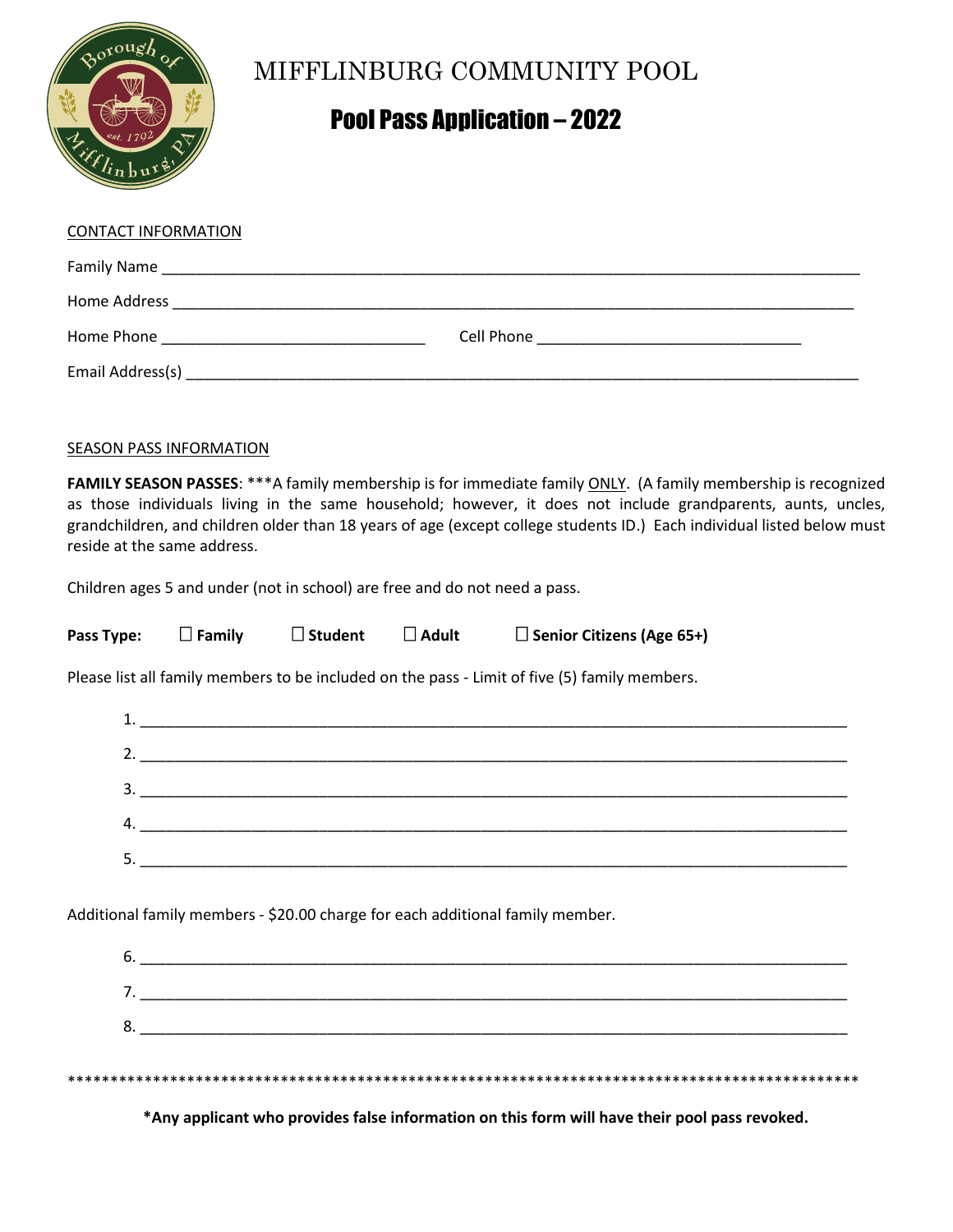## **Mifflinburg Pool Waiver of Liability Relating to COVID**

The World Health Organization has declared a worldwide pandemic relating to the novel coronavirus, COVID-19, and variant strains (collectively, "COVID"). COVID is extremely contagious and is believed to spread from person-to-person contact and/or contact with contaminated surfaces and objects, and even possibly in the air. It is believed that individuals may become infected with the coronavirus without displaying any symptoms and that such individuals may carry and spread the disease, thereby further complicating efforts to contain the spread. COVID can cause serious and potentially life-threatening illness and even death.

The Borough of Mifflinburg cannot prevent you and/or your children from becoming exposed to, contracting, or spreading COVID while utilizing the Mifflinburg Borough Pool. Although vaccinations are available, it is unknown whether such vaccinations prevent against the presence of the disease entirely. Therefore, if you choose to utilize the Mifflinburg Borough Pool you may be exposing yourself to and/or increasing your risk of contracting or spreading COVID.

#### **ASSUMPTION OF RISK**

**By entering the Mifflinburg Borough Pool, you acknowledge that you have read and fully understand the above warning concerning COVID**. You hereby choose to accept the risk of contracting COVID for you and/or your children in order to utilize the Mifflinburg Borough Pool. You further acknowledge that the use of the Mifflinburg Borough Pool is of such a value to you and/or your children, that you accept the risk of being exposed to, contracting, and/or spreading COVID in order to use the Mifflinburg Borough Pool.

## **WAIVER OF LAWSUIT/LIABILITY**

**By entering the Mifflinburg Borough Pool, you and/or your children hereby forever release and waive your right to bring suit against the Borough of Mifflinburg, its officials, employees, agents and staff, including but not limited to the Parks and Recreation Department, its personnel and instructors from any and all liability in connection with exposure, infection, and/or spread of COVID**. Further, you understand that this waiver means you are giving up your right to bring any claims including for personal injuries, death, disease or property losses, or any other loss, including but not limited to claims of negligence and give up any claim that you may have to seek damages, whether known or unknown, foreseen or unforeseen.

**BY ENTERING THE MIFFLINBURG BOROUGH POOL, YOU ACKNOWLEDGE THAT YOU HAVE CAREFULLY READ AND FULLY UNDERSTAND ALL OF THE ABOVE PROVISIONS OF THIS RELEASE, AND FREELY AND KNOWINGLY ASSUME THE RISK AND WAIVE YOUR RIGHTS CONCERNING LIABILITY AS DESCRIBED ABOVE.**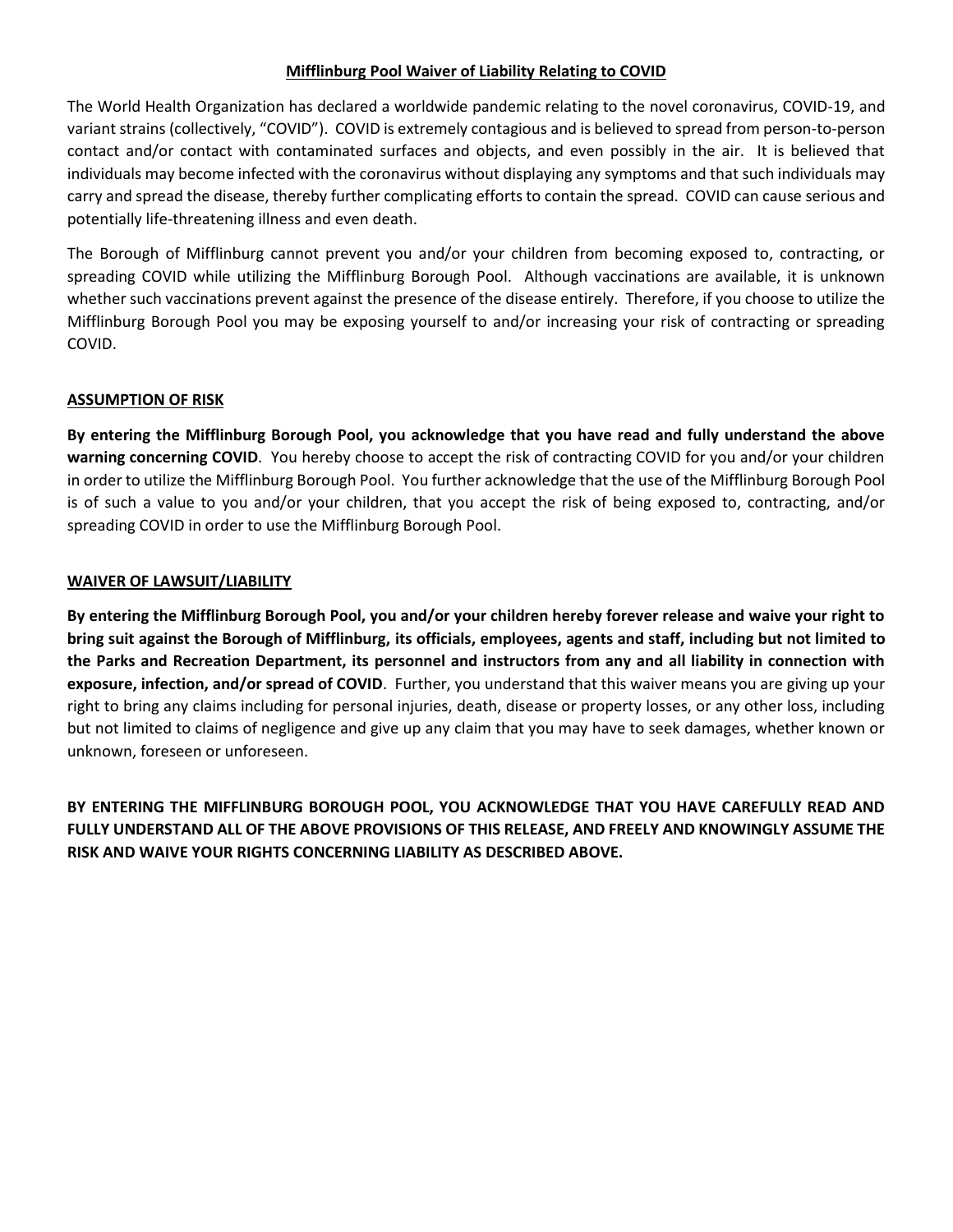#### **MIFFLINBURG COMMUNITY POOL RULES AND REGULATIONS**

Please review the pool rules on the previous page and keep rules page for your reference. I have read and understand the Mifflinburg Community Pool and Park Rules. I agree to abide by them and will review them with my children. Furthermore, I agree to indemnify and hold harmless the Borough of Mifflinburg, its officials, employees, agents, and staff, including but not limited to the Parks and Recreation Department, its personnel and instructors, from any and all liability in connection with the exposure, infection, and/or spread of COVID.

I understand that the fee for a season pass is non-refundable and may not guarantee entrance to the pool if same is closed due to a COVID-related exposure and/or outbreak or if there is a change in the rules and regulations promulgated by the PA Department of Health or any further directives and/or orders issued by the Governor.

Applicant's Signature: \_\_\_\_\_\_\_\_\_\_\_\_\_\_\_\_\_\_\_\_\_\_\_\_\_\_\_\_\_\_\_\_\_\_\_\_ Date: \_\_\_\_\_\_\_\_\_\_\_\_\_\_\_\_\_